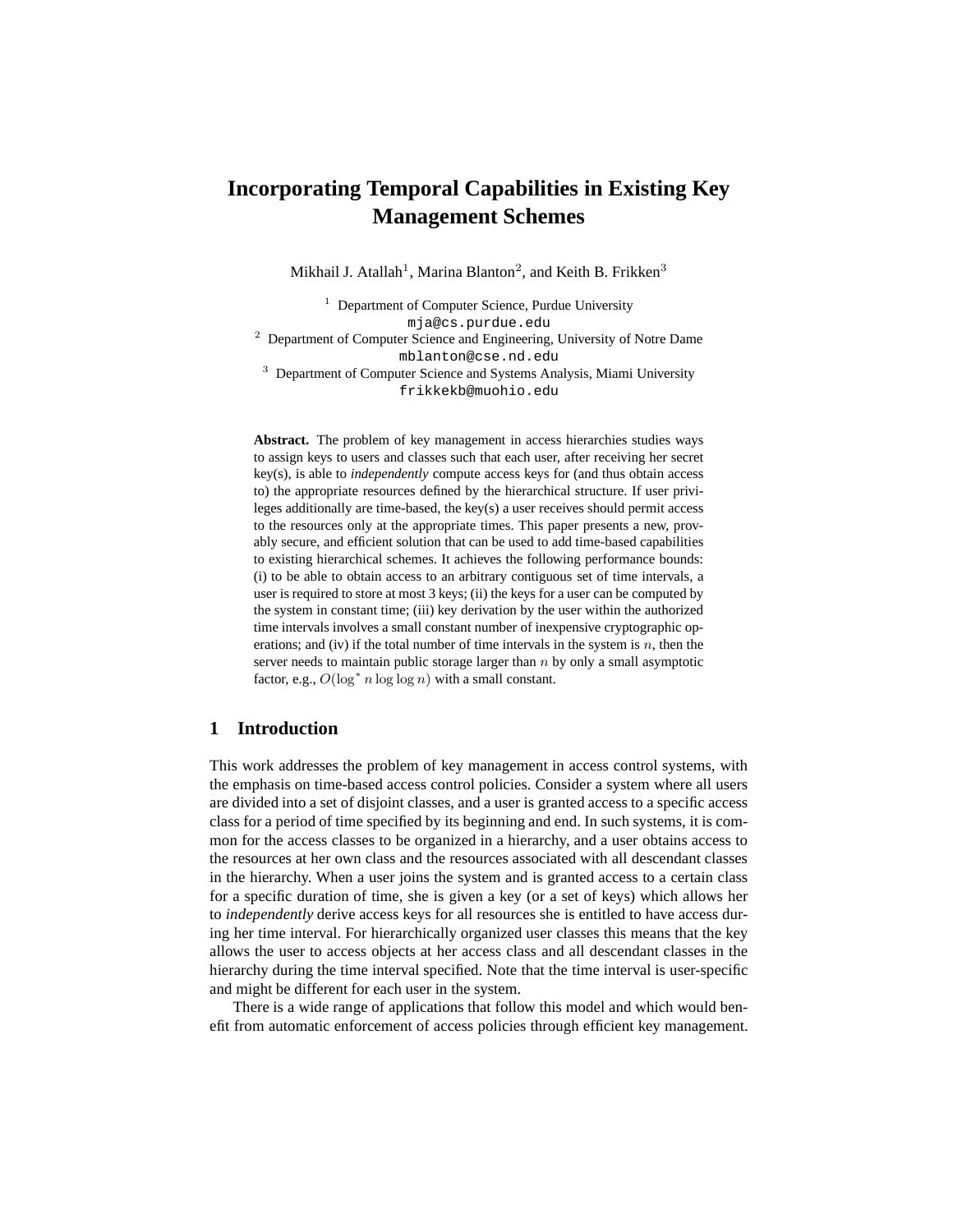Such applications include (among others) role-based access control (RBAC) models, subscription-based services, content distribution, and cryptographic directories or file systems. In all of these examples we use the current time to enforce time-based policies. Additionally, instead of being based on the current time, access control policies can be based on the time in the past and permit access to historical data. For example, a user might buy access to data such as historical transactions, prices, legal records, etc. for a specified time interval in the past, e.g., the year of 1920. These different notions of time can be combined, e.g., a user buys access to 1920 data and is entitled to access it for two weeks starting from today.

If we let the lifetime of a system be partitioned into  $n$  short time intervals, the existence of time-based access control policies requires the access keys to be changed during each time interval. In this work, we concentrate on applications where the system is setup to support a large number of such time intervals. For example, access key to a video stream might change at least once a day (thus, permitting users to subscribe on any given day). If the system is setup for a few years, this results in  $n$  being in thousands. Likewise, if the application of interest is access to historical data, say, for the last century, the number of time intervals will tend to be even higher. Thus, a small number of keys per user and efficient access with large n's is the goal of this work.

The notion of security for time-based hierarchical key assignment (KA) schemes was formalized only recently by Ateniese et al. [5]. Thus, in the current paper we use their security definitions and provide a new efficient solution to the problem of key management in systems with time-based access control policies. The approach we propose is provably secure and relies only on the security of pseudo-random functions (PRFs). In addition, our solution does not impose any requirements or constraints on the mechanisms used to enforce policies in systems where access control is not time-based (e.g., for a hierarchy of user classes). This means that our solution can be built on top of an existing scheme to make it capable of handling time. In the rest of this paper, we refer to a scheme without the support for temporal access control as a *time-invariant*scheme, and we refer to a scheme that supports temporal access control policies as *time-based*.

Existing efficient time-invariant key management schemes for user hierarchies are based on the notion of key derivation: a user receives a single key, and all other access keys a user might need to possess according to her privileges can be derived from that key. In the most general formulation of the problem, inheritance of privileges is modeled through the use of a directed graph, where a node corresponds to a class and a parent node can derive the keys of its descendants. In this paper we follow the same model, but, unlike previous work, apply key derivation techniques to time.

In a setup with  $n$  time intervals, the server is likely to maintain information linear in  $n$ . By building a novel data structure, we only slightly increase the storage space at the server beyond the necessary  $O(n)$  and at the same time are able to achieve other attractive characteristics. In more detail, our solution enjoys the following properties:

- **–** To be able to obtain access to an arbitrary contiguous set of time intervals, a user is required to store at most 3 keys.
- **–** The above-mentioned keys to be given to a user can be computed in constant time from that user's authorized set of contiguous time intervals.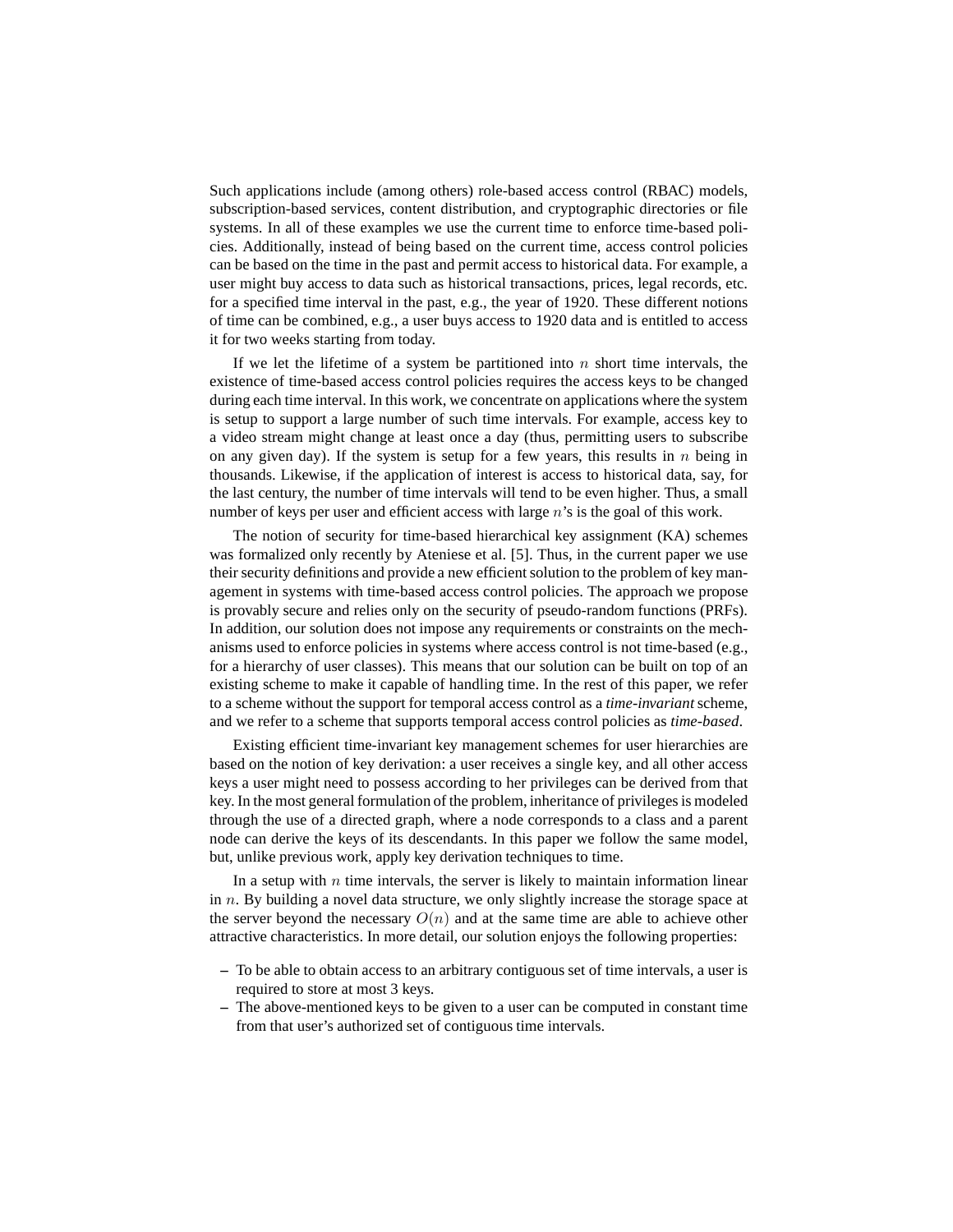- **–** Key derivation within the authorized time intervals involves a small constant number of cryptographic operations and thus is independent of the number of time intervals in the systems or the number of time intervals in the user's access rights.
- $-$  If the total number of time intervals in the system is  $n$ , then the increase of the public storage space at the server due to our solution is only by a small asymptotic factor, e.g.,  $O(\log^* n \log \log n)$  with a small constant.

**–** All operations are very efficient, and no expensive public-key cryptography is used.

We provide several solutions with slightly different characteristics, where the difference is due to the building blocks used in our construction. These solutions are summarized in Table 3. An extension of our techniques also allows to support access rights that can be stated as periodic expressions.

While the results given above correspond to a time-based key assignment scheme with a single resource or user class, we can use them to construct a time-based key assignment scheme for a user hierarchy. We show that our construction favorably compares to existing schemes and provides an efficient solution to the problem (the comparison is given at the end of the paper in Section 7). Additionally, our scheme is balanced in the sense that all resource consumption such as the client's private storage, computation to derive keys, and the server public storage are minimized with tradeoffs being possible. This allows the scheme to work even with very weak clients and not to burden the server with excessive storage. Furthermore, our scheme is provably secure under standard complexity assumptions.

In the rest of the paper, we first review related literature in Section 2. In Section 3 we define the model and give some preliminaries. Section 4 gives a preliminary data structure, which we use in Section 5 to build our improved scheme. Thus, the core of our solution lies in Section 5 along with its analysis. In Section 6 we show how to use the scheme to build a time-based key assignment scheme for a user hierarchy. Finally, Section 7 compares our solution with other existing schemes and concludes. Several extensions of our scheme and security proofs can be found in [4].

### **2 Related Work**

The literature on time-invariant key assignment (KA) schemes in a user hierarchy is extensive, and its survey is beyond the scope of this paper. For an overview of such publications, see, e.g., [2] and [11].

While the list of publications on time-invariant KA schemes is very large, the number of publications that consider time-based policies and provide schemes for them is rather modest. The time-based setting and the first scheme was introduced by Tzeng [17]. The scheme, however, was later shown to be insecure against collusion of multiple users [22]. Subsequent work of Huang and Chang [12], Chien [10], and Yeh [20] was also shown to be insecure against collusion (in [16], [21, 14], and [5], respectively).

Among very recent publications, Wang and Laih [19] present a time-based hierarchical KA scheme. While their scheme is shown to be collusion-resilient, the notion of security, however, is not formalized and no clear adversarial model is given in that work. Tzeng [18] also describes a time-based hierarchical key assignment scheme, which is used as a part of an anonymous subscription system. The scheme is proven to resist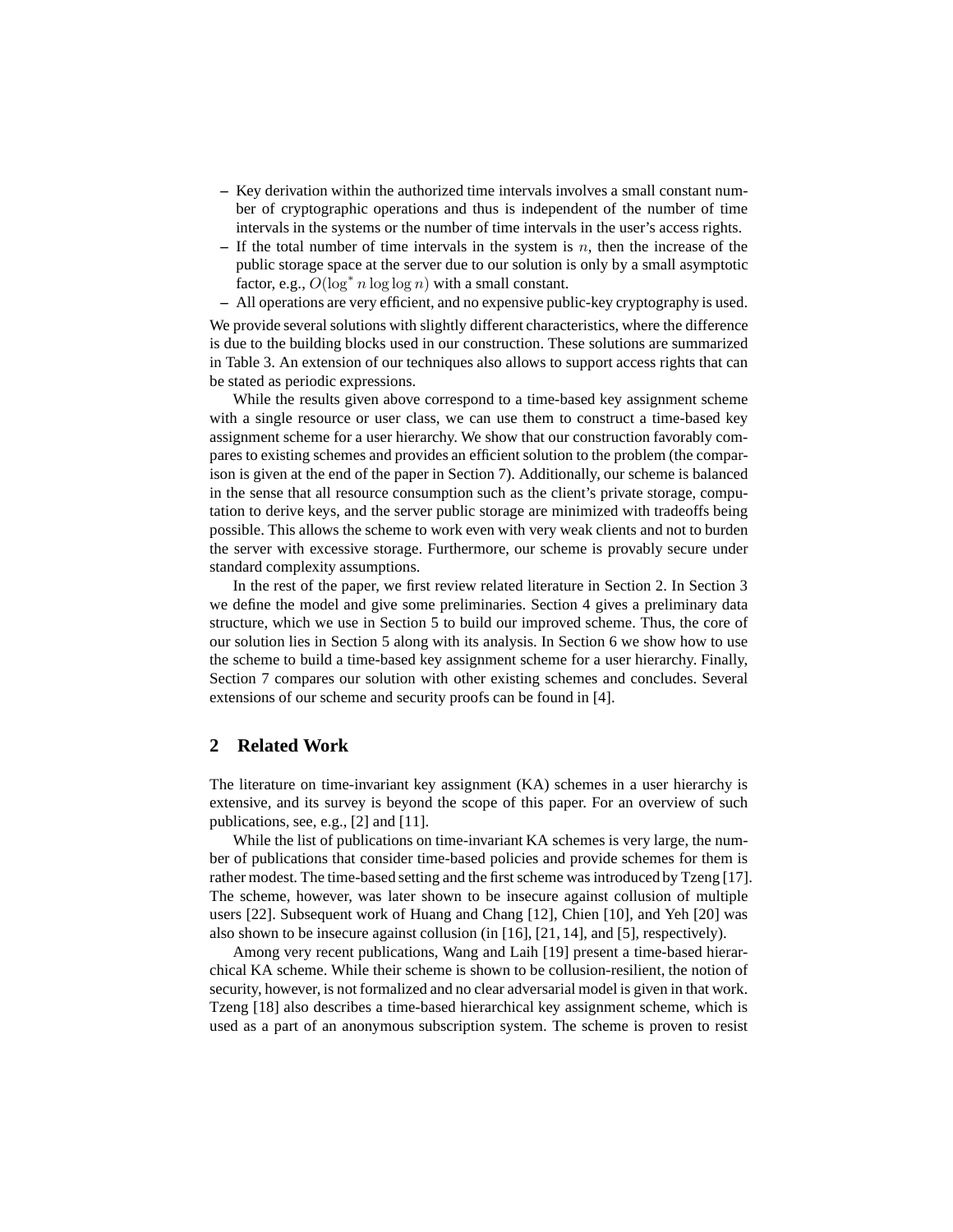collusion attacks; however, no formal model of adversarial behavior is provided. The work of Ateniese at el. [5] is the first result that provides a formal framework for timebased hierarchical KA schemes and gives provably secure solutions, both secure against key recovery and with pseudo-random keys. Concurrently with and independently from this work, time-based solutions have been developed by De Santis et al. [15]. Section 7 compares all solutions.

There is extensive literature on broadcast encryption and multicast security, which might be considered applicable here. There are, however, crucial differences in the models, which prevent us from using solutions from those domains. First, broadcast encryption and multicast security schemes permit access to a single resource instead of a hierarchy and cannot be composed in an obvious way to solve our problem. More importantly, they assume that each client obtains key updates for each time interval, which is impossible in our model: no private channels between the server and a client after the initial issuance of the user keys is assumed, the client is allowed to remain off-line, and can access the resources at her own discretion. The only exception from the above online requirement that we are aware of is the work of Briscoe on multicast key management [9]. That solution builds a binary tree from the time intervals, thus achieving  $O(\log n)$  secret keys and  $O(\log n)$  key derivation time.

Finally, the access control literature has a large body of work on temporal access control models (see, e.g., [7, 8]). These models, however, concentrate on policy specification and not on key assignment and derivation mechanisms.

# **3 Problem Description and Preliminaries**

#### **3.1 The model**

While the motivation for this work comes from the need to support access control policies with temporal constraints in user hierarchies, the problem does not need to be limited to this particular setting. That is, an efficient solution to the key management problem in temporal access control can find use in other domains. Therefore, we provide a very general formulation of the problem, without any assumptions on the environment in which it is used. Of course, access control in user hierarchies remains the most immediate and important application of our techniques. Thus, in Section 6 we will show how our solution can be used to realize temporal access control for user hierarchies.

Now let us assume that we are given a resource, and the owner of this resource would like to control user access to that resource using time-based policies. For that purpose, the lifetime of the system is partitioned into short time intervals (normally, of a length of a day or shorter), and the access key for that resource changes every time interval. Let *n* denote the number of time intervals in the system,  $T = \{t_1, \ldots, t_n\}$ denote the intervals, and  $K = \{k_{t_1}, \ldots, k_{t_n}\}\$  denote the corresponding access keys.

Now assume that a user  $U$  is authorized to access that resource during a contiguous set of time intervals  $T_{\mathcal{U}} \subseteq T$ , where  $T_{\mathcal{U}} = \{t_{start}, \ldots, t_{end}\}$ . Following the notation of [5], we use the *interval-set* over  $T$ , denoted by  $P$ , which is the set of all non-empty contiguous subsequences of T, i.e.,  $T_{\mathcal{U}} \in \mathcal{P}$  for any  $T_{\mathcal{U}}$ . With such access rights,  $\mathcal{U}$ should receive or should be able to compute the keys  $K_{T_U} \subseteq K$ , where for each  $t \in$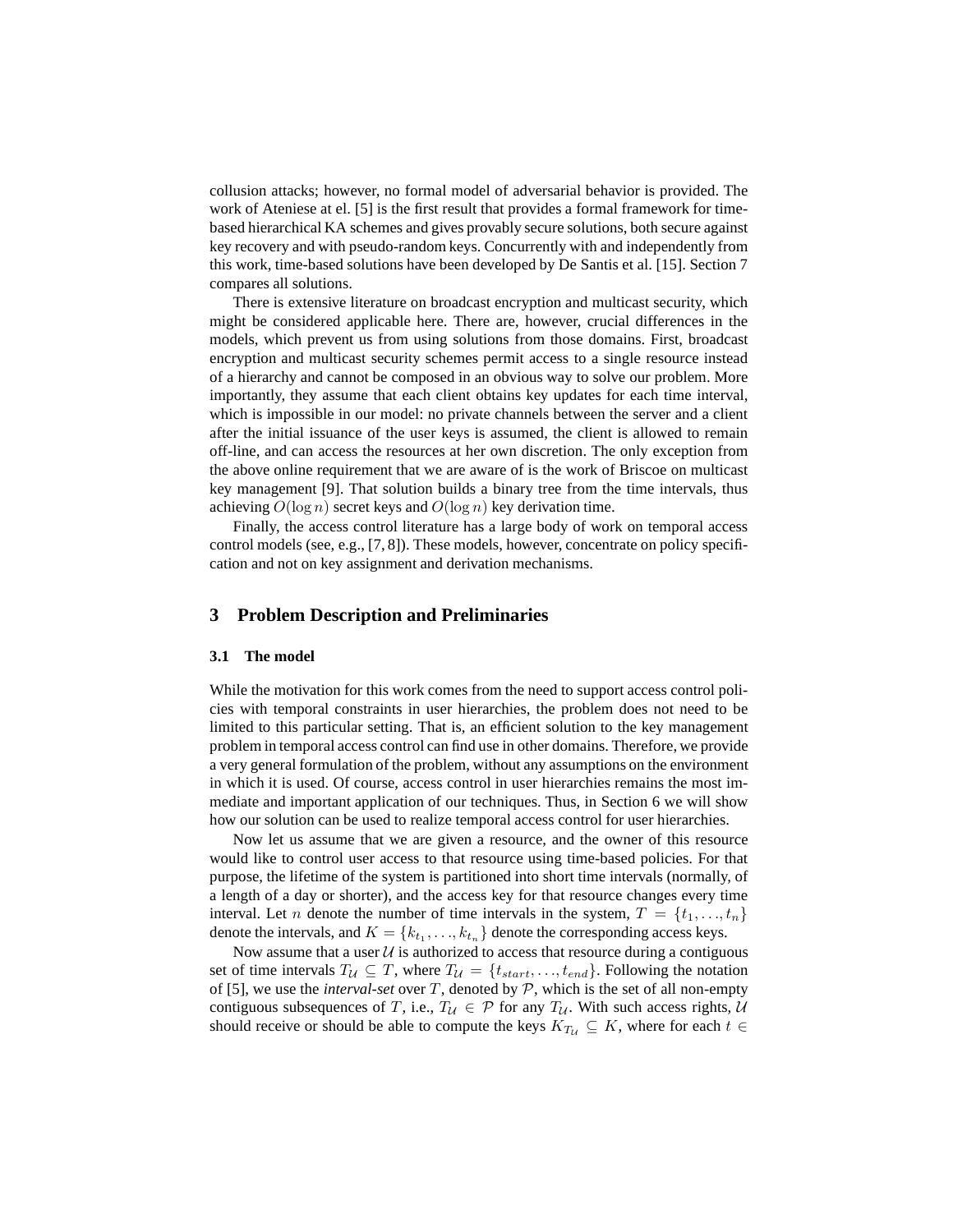$T_{\mathcal{U}}$  the key  $k_t \in K_{T_{\mathcal{U}}}$ . We denote the private information that  $\mathcal{U}$  receives by  $S_{T_{\mathcal{U}}}$ . Obviously, storing  $|T_u|$  keys at the user end is not always practical, and significantly more efficient solutions are possible. Then a *time-based key assignment scheme* assigns keys to the time intervals and users, so that time-based access control is enforced in a correct and efficient manner. Such key generation is assumed to be performed by a central authority CA, but once a user is issued the keys, there is no interaction with other entities. More formally, we define a time-based KA scheme as follows:

**Definition 1.** Let T be a set of distinct time intervals and P be the interval-set over T. *A time-based key assignment scheme consists of algorithms* (Gen, Assign, Derive) *s.t.:*

- Gen *is a probabilistic algorithm, which, on input a security parameter* 1 <sup>κ</sup> *and the set of time intervals* T, *outputs* (*i*) a key  $k_t$  *for any*  $t \in T$ ; (*ii) secret information* Sec *associated with the system; and (iii) public information* Pub*. Let* (K, Sec, Pub) *denote the output of this algorithm, where* K *is the set of all keys.*
- Assign *is a deterministic algorithm, which, on input a time sequence*  $T_u \in \mathcal{P}$  and secret information Sec, outputs private information  $S_{T_{\mathcal U}}$  for  $T_{\mathcal U}.$
- Derive *is a deterministic algorithm, which, on input a time sequence*  $T_{\mathcal{U}}$ *, time interval*  $t \in T_{\mathcal{U}}$ , private information  $S_{T_{\mathcal{U}}}$ , and public information Pub, outputs the key  $k_t$ *for time interval* t*. The correctness requirement is such that, for each time sequence*  $T_{\mathcal{U}} \in \mathcal{P}$ , each time interval  $t \in T_{\mathcal{U}}$ , each private information  $S_{T_{\mathcal{U}}}$ , each key  $k_t \in$ K, and each public information Pub that  $Gen(1<sup>\kappa</sup>, T)$  and  $Assign(T_{\mathcal{U}}, Sec)$  can *output*,  $Pr[Derive(T_{\mathcal{U}}, t, S_{T_{\mathcal{U}}}, Pub) = k_t] = 1.$

Note that in many cases the Assign algorithm can be a part of the Gen algorithm, i.e., private values  $S_{T_U}$  for every  $T_U \in \mathcal{P}$  are generated at the system initialization time. We, however, separate these algorithms to account for cases where retrieving  $S_{T_{\mathcal{U}}}$  from Sec is not straightforward (which is the case in our scheme). In such cases, merging these two algorithms together will needlessly complicate Gen.

Also note that since a user accesses the server's public storage for key derivation purposes, there is no need for additional time synchronization mechanisms between the user and the server: the current time interval can be stored as a part of the public information the server maintains.

We distinguish between two different notions of security for a time-based KA scheme: security against *key recovery* and security with respect to *key indistinguishability* (i.e., schemes with pseudo-random keys). A time-based KA scheme can also be secure against static or adaptive adversaries. In [5], however, it was shown that the security of a timebased hierarchical KA scheme against a static adversary is polynomial-time equivalent to the security of that scheme against an adaptive adversary for both security goals (key recovery and key indistinguishability). While in the current discussion we are not concerned with hierarchical schemes, our setting can be considered to be a special case of a hierarchy with a single class. Thus, in this work we only provide definitions of a time-based KA scheme secure against a static adversary; and a proof of security under such definitions will imply security against an adaptive adversary.

In our definition of a scheme secure against static adversary, let adversary  $A_{st}$  attack the security of the scheme at time  $t \in T$ .  $\mathcal{A}_{st}$  is allowed to corrupt all users with no access to  $k_t$  and, when finished, is asked to guess  $k_t$ . We consider a scheme to be secure only if  $A_{st}$  has at most negligible probability in outputting the correct key.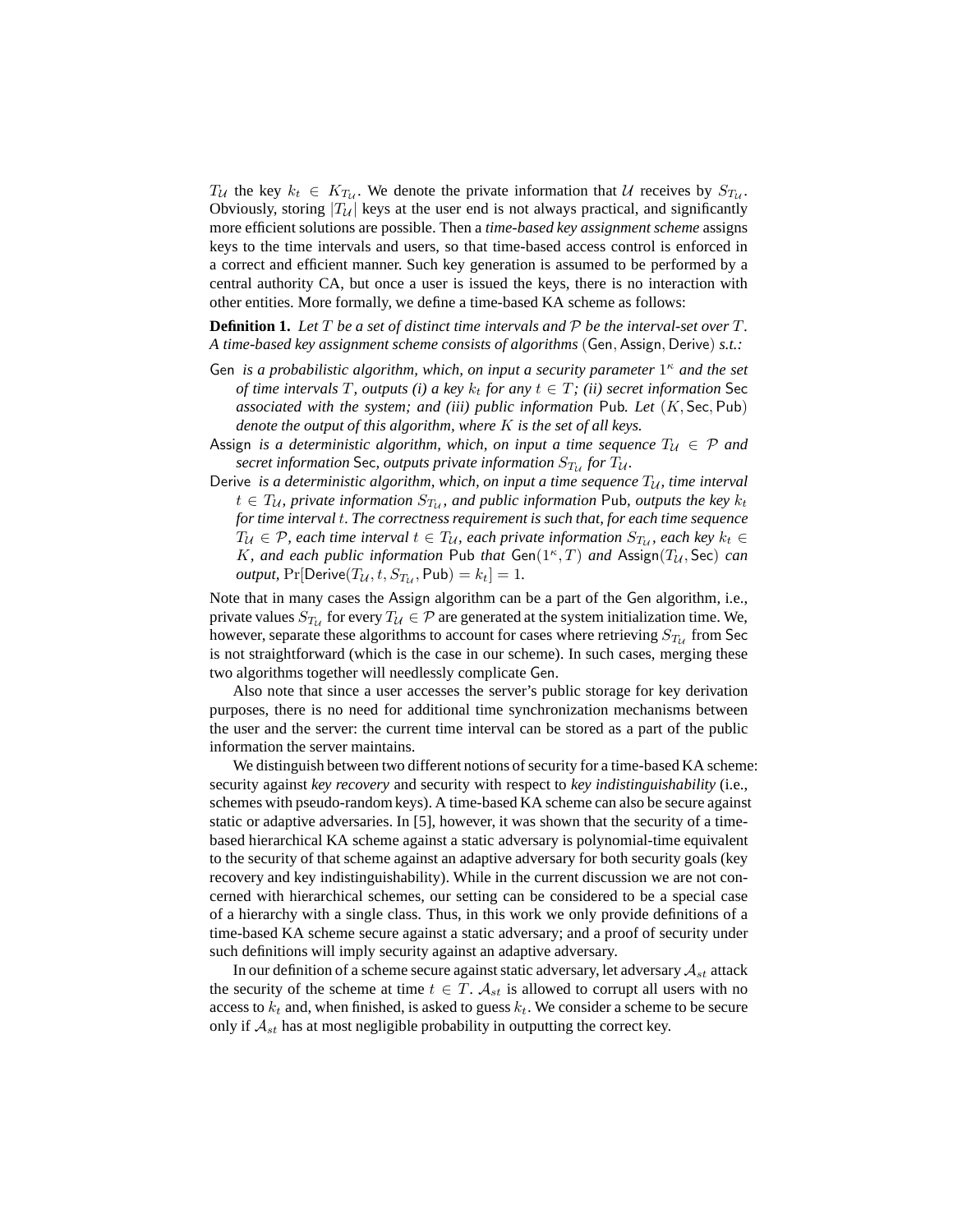In addition to the security requirements, an efficient KA scheme is evaluated by the following criteria: (i) The size of the private data a user must store; (ii) The time it takes the system to assign a user its keys; (iii) The amount of computation necessary for a user to generate an access key for the target time interval; and (iv) The amount of information the service provider must maintain for public access.

### **3.2 Key derivation**

Our approach relies heavily on the notion of key derivation. In our solution, we use the same key derivation techniques that were used in [1]. The crucial difference, however, is that in [1] key derivation was used between user classes (to provide a time-invariant scheme for a user hierarchy), while in this work we use key derivation for the data structures that we build. This is possible because the techniques of [1] work for an arbitrary directed acyclic graph (DAG), and we review them next.

Assume that we are given a DAG denoted by  $G = (V, E)$ , where V is the set of nodes and  $E$  is the set of edges. Let  $Anc(v, G)$  denote the set of ancestors of node v in G including v itself, and let  $Desc(v, G)$  denote the set of descendants of v in G including v itself. Let  $F^{\kappa} : \{0,1\}^{\kappa} \times \{0,1\}^{\kappa} \to \{0,1\}^{\kappa}$ , for a security parameter  $\kappa$ , be a family of pseudo-random functions (PRFs) that, on input of a  $\kappa$ -bit key and a string, outputs a  $\kappa$ -bit string that is indistinguishable from a random string (note that a PRF can be implemented very efficiently as HMAC [6] or CBC MAC). For brevity, instead of  $F^{\kappa}(k, x)$ , we may write  $F_k(x)$ . Also, when the graph G is clear from the context, we may omit it in the ancestry functions and use  $Anc(v)$  and  $Desc(v)$ .

To be able to derive keys, we need two algorithms:

- **–** Set is an algorithm for assigning keys to the graph which takes as input a security parameter  $1^{\kappa}$  and a DAG  $G = (V, E)$  and outputs (i) an access key  $k_v$  for each  $v \in V$ , (ii) secret information  $S_v$  for each  $v \in V$ , and (iii) public information Pub.
- Derive is an algorithm for deriving keys which takes as input nodes  $v, w \in V$ , secret information  $S_v$  for v, and public information Pub. It outputs the access key  $k_w$  for w, if  $w \in Desc(v, G)$ .

The derivation method we use is from [1], and is sufficient to achieve security against key recovery:

- **–** Set $(1^{\kappa}, G)$ : For each node  $v \in V$ , select a random secret key  $k_v \in \{0, 1\}^{\kappa}$  and set  $S_v = k_v$ . For each node  $v \in V$ , select a unique public label  $\ell_v \in \{0, 1\}^{\kappa}$  and store it in Pub. For each edge  $(v, w) \in E$ , compute public information  $y_{v,w} =$  $k_w \oplus F_{k_v}(\ell_w)$ , where  $\oplus$  denotes bitwise XOR, and store it in Pub.
- **–** Derive $(v, w, S_v, \text{Pub})$ : Let  $(v, w) \in E$ . Given  $S_v = k_v$  and Pub, derivation of  $k_w$  can be performed as  $k_w = F_{k_v}(\ell_w) \oplus y_{v,w}$ , where  $\ell_w$  and  $y_{v,w}$  are publicly available in Pub. More generally, if there is a directed path between nodes  $v$  and  $u$ in G, u's key can be derived from v's key by considering each edge on the path.

#### **3.3 Shortcut techniques**

Our constructions use the so-called shortcut edges: a *shortcut edge* is an edge that is not in the original graph G but is in the transitive closure of G. Such edges are added to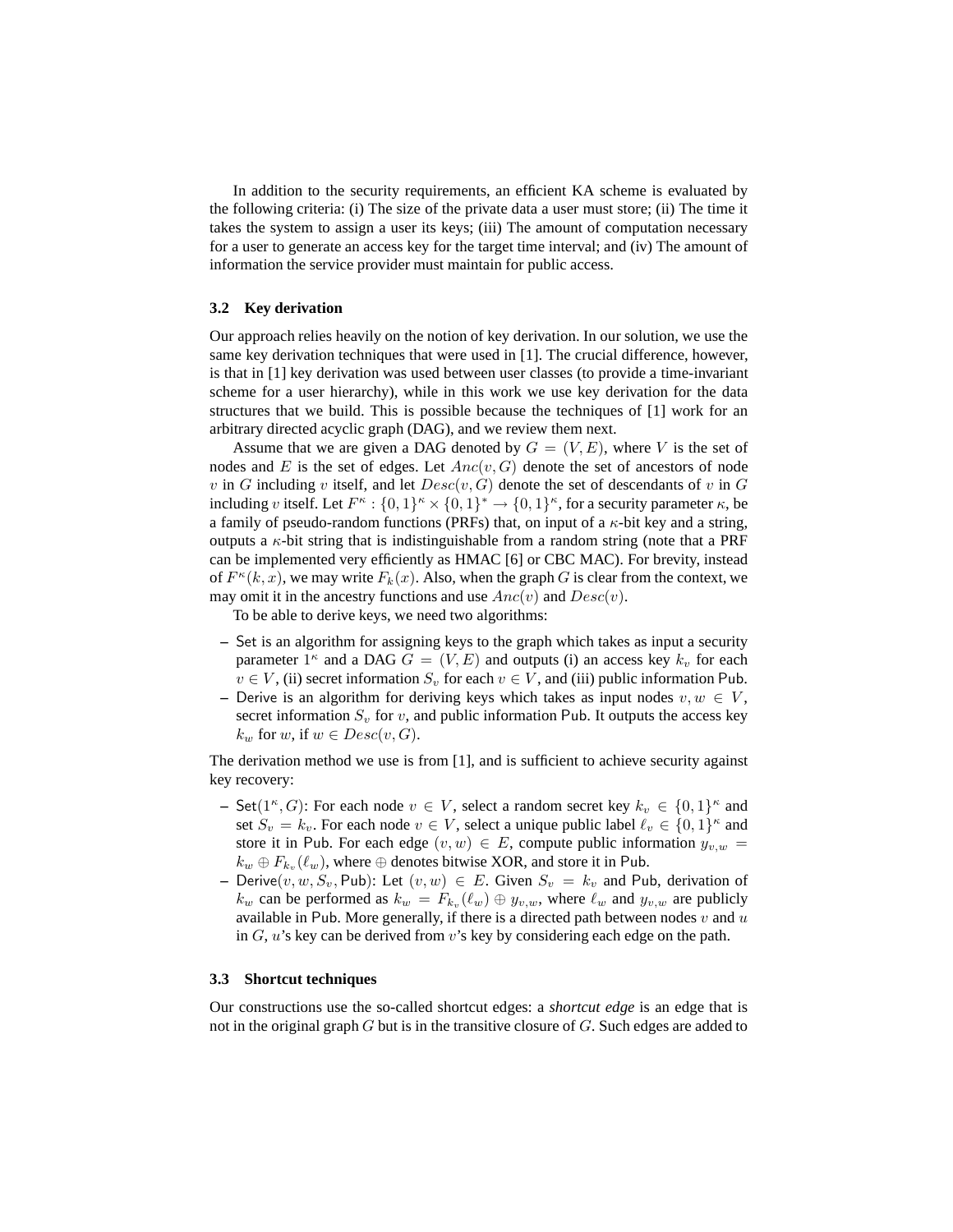|              | Private | Key                  | Public             |  |
|--------------|---------|----------------------|--------------------|--|
| Scheme       | storage | derivation           | storage            |  |
| 2HS [2]      |         | 2 op.                | $O(n \log n)$      |  |
| 3HS [1]      |         | 3 op.                | $O(n \log \log n)$ |  |
| 4HS [2]      |         | 4 op.                | $O(n \log^* n)$    |  |
| $log*HS$ [2] |         | $O(\log^* n)$<br>op. | $(n_{i}$           |  |

**Table 1.** Performance of shortcut schemes for one-dimensional graphs.

G for performance reasons. Note that addition of shortcut edges does not affect partial order relationship between the nodes, i.e., we may add a shortcut edge  $(v, w)$  to the graph only if there is already a directed path from node  $v$  to  $w$  in the original graph.

In this work we rely on efficient shortcut techniques from prior literature for a graph of dimension 1 (i.e., a total order), reviewed in [4]. Here we only summarize the performance of existing schemes, any of which can be used as a building block in our constructions. Consider a directed graph of dimension 1 consisting of  $n$  vertices. The performance of known solutions for such graphs is given in Table 1. In the table, we denote by sHS a solution where the distance between any two nodes (i.e., the diameter of the graph) is at most s, i.e., a so-called s-Hop Scheme.

Throughout this work we may use  $S1(n)$  to denote any shortcut scheme for graphs of dimension 1 applied to a total order of size n. We also use  $space(S1(n))$  and  $time(S1(n))$  to denote its public storage and key derivation complexity, respectively.

# **4 Building Basic Data Structure**

As was mentioned above, all of our constructions are based on the notion of key derivation in a graph. Throughout the rest of the paper, when we say that there is a directed edge from v to w in G, it implies that v is capable of deriving w's key using its own key. This means that, for the data structures that we build (all of which are DAGs), there will be a public and secret information associated with each node, and there will be public information corresponding to each edge.

Our preliminary data structure is rather simple and consists of two main steps: building a grid of size  $n \times n$  (where n is the number of time intervals in the system) and applying one-dimensional shortcut techniques to parts of the grid. A more detailed description follows.

1. Build half of a grid of dimension  $n \times n$  with the time intervals  $t_1, \ldots, t_n$  being on its diagonal (see Figure 1). In the grid, we denote by  $v_{1,1}$  the root node; node  $v_{i,j}$ is located at the row i and column j (i.e.,  $v_{2,1}$  is "below"  $v_{1,1}$  and  $v_{1,2}$  is "on the left" of  $v_{1,1}$ ). There is a directed edge from each  $v_{i,j}$  to  $v_{i+1,j}$ , and from each  $v_{i,j}$ to  $v_{i,j+1}$ . The time interval  $t_i$  corresponds to the node  $v_{i,n-i}$ .

From this data structure it should be clear that, given a key for  $v_{i,j}$ , all keys for time intervals  $t_i, \ldots, t_{n-j+1}$  can be derived from it (in the worst-case  $O(n)$  time).

2. Next, we apply a one-dimensional shortcut scheme  $S1$  to each row and column of the grid (see Figure 2). More precisely, we add shortcuts to the data structure to be able to derive  $v_{i,x}$ 's key from  $v_{i,y}$ 's key for any  $x > y$  (and similarly  $v_{x,j}$ 's key from  $v_{y,j}$ 's key for any  $x > y$ ) in a small number of steps instead of previous  $O(n)$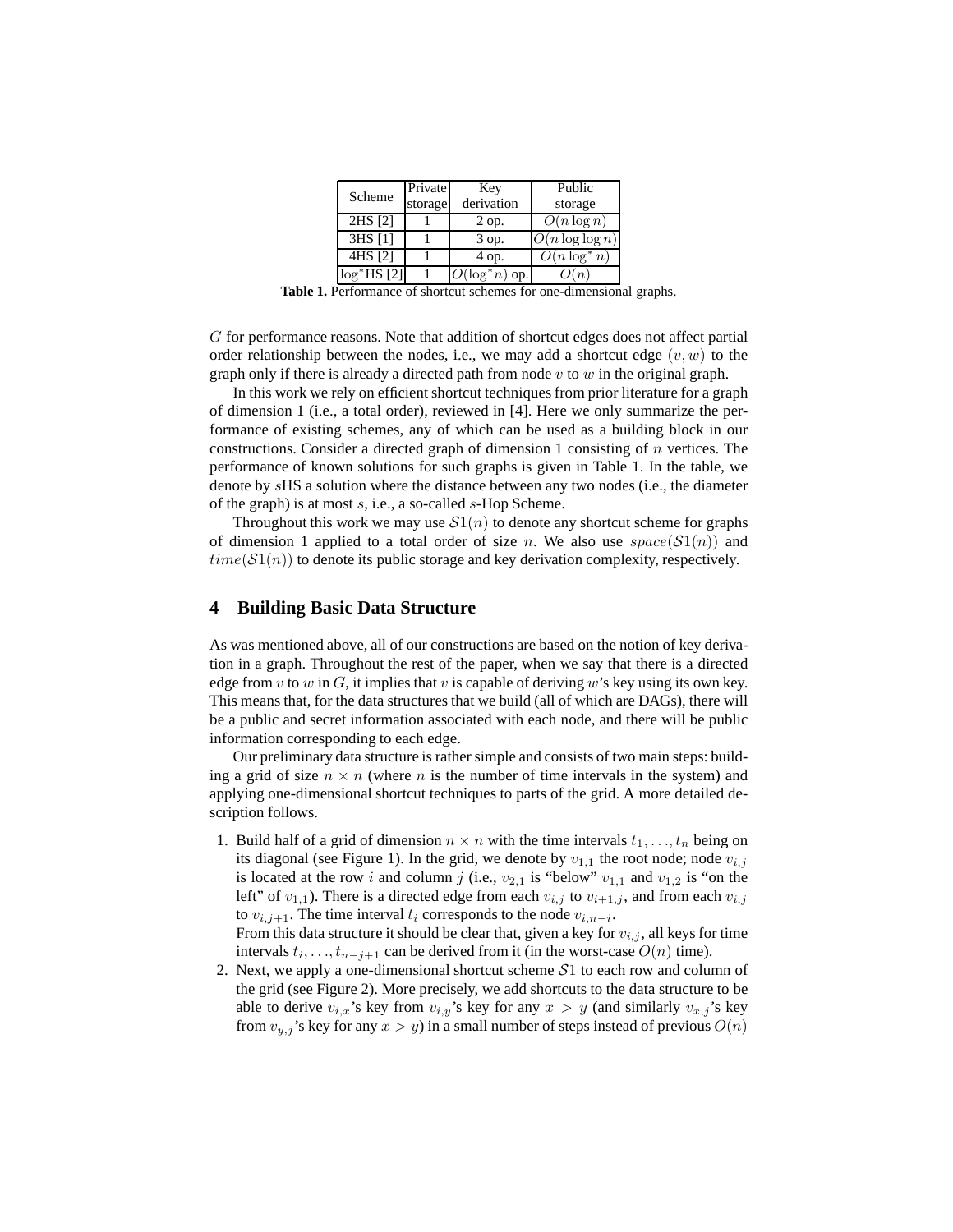

**Fig. 1.** Building a grid for the basic scheme. **Fig. 2.** Adding shortcuts to the grid.

| <b>Underlying Private</b> |         | Key                 | Public                          |
|---------------------------|---------|---------------------|---------------------------------|
| scheme                    | storage | derivation          | storage                         |
| 2HS                       |         | $\leq 4$ op.        | $\overline{O(n^2 \log n)}$      |
| 3HS                       |         | $< 6$ op.           | $\overline{O(n^2 \log \log n)}$ |
| 4HS                       |         | $< 8$ op.           | $^{2}$ log <sup>*</sup>         |
| $log*HS$                  |         | $(\log^* n)$<br>op. |                                 |

**Table 2.** Performance of the basic (and preliminary) scheme.

time. This is done at the expense of  $O(space(S1(n)))$  additional shortcuts per row or column and therefore  $O(n \cdot space(S1(n)))$  total shortcuts.

Having this, now a user entitled to have access during time intervals

 $T_{\mathcal{U}} = \{t_x, \ldots, t_y\} \in \mathcal{P}$  can receive a single key corresponding to node  $v_{x,n-y+1}$ . Key derivation of the key corresponding to the current time interval  $t_i \in T_{\mathcal{U}}$  now consists of at most  $2 \cdot time(S1(n))$  steps: at most  $time(S1(n))$  steps are needed to derive  $v_{i,n-y+1}$ 's key from that of  $v_{x,n-y+1}$ , and then at most  $time(S1(n))$  steps are needed to derive  $v_{i,n-i+1}$ 's key (which corresponds to  $t_i$ ) from that of  $v_{i,n-y+1}$ .

Table 2 summarizes the performance of the basic scheme, when used with various onedimensional schemes.

### **5 An Improved Scheme**

This section describes a solution that achieves significantly better performance than the previous scheme. We first present a new data structure and then fill other parts in to provide a full-fledged time-based KA scheme.

At a high level, to build a new data structure, we partition all time intervals in the system into coarse "chunks" ( $\sqrt{n}$  chunks of  $\sqrt{n}$  time intervals each) and apply the basic scheme to the chunks. If access is to be granted to a large time interval that spans across boundaries of these chunks, we can use this level of granularity to assign keys. If, on the other hand, the interval to which the user should obtain access is contained within a chunk, we recursively apply this procedure to the time intervals within each chunk to support time-based access control of finer granularity. If a time interval spans across different chunks, but contains partial chunks at the beginning and at the end of the user's sequence of time intervals, then we utilize the coarse chunk's keys along with two new types of keys that are introduced later.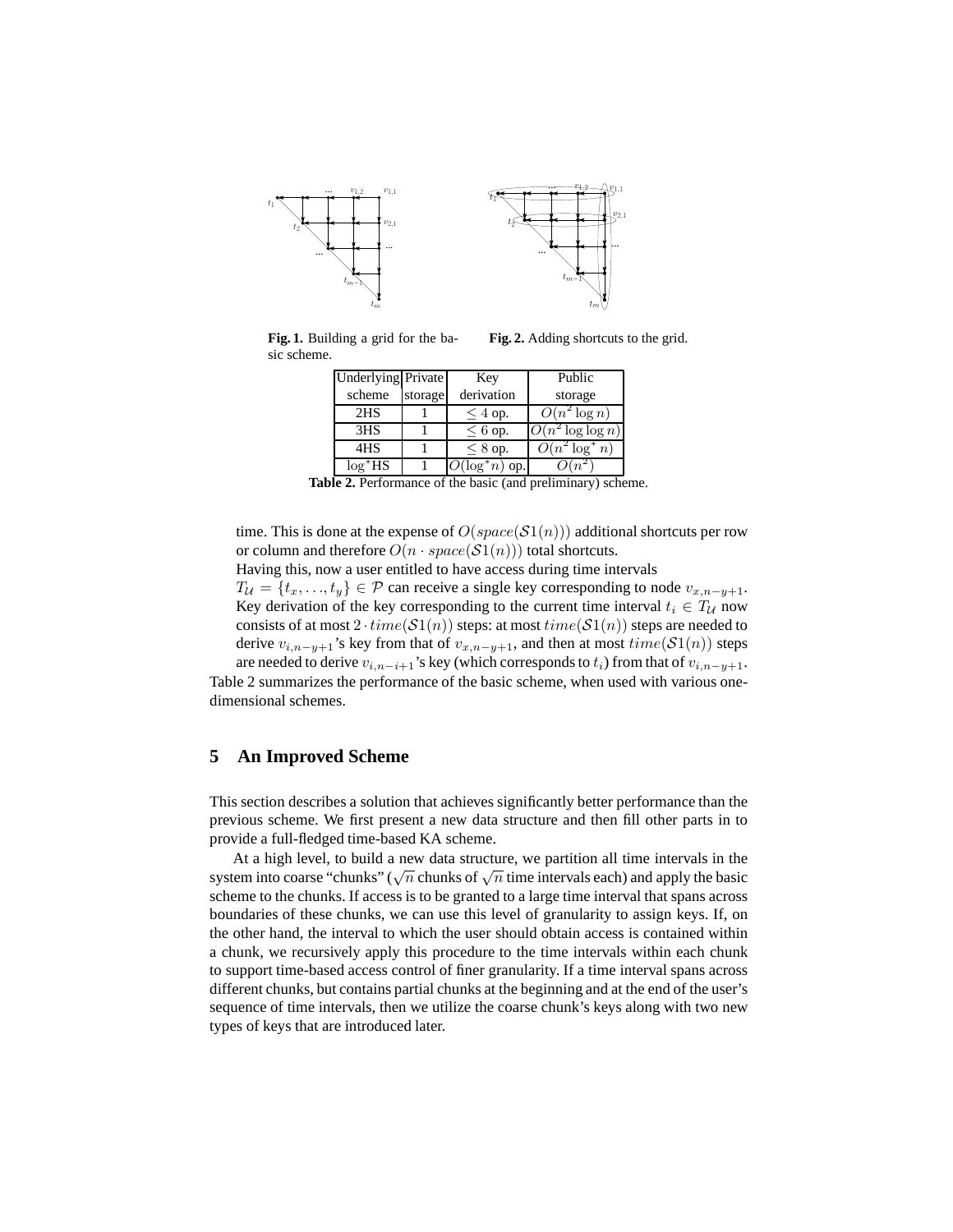#### **5.1 Reducing storage space**

This section describes the tree data structure we build; how it is used is covered in the next sections. For the purposes of presentation of this work, we let  $n = 2^{2^q}$  for some integer q. This allows us to avoid using rounding notation  $|x|$  and  $\lceil x \rceil$  throughout the algorithms and results in a cleaner presentation (note that this assumption is purely to make the presentation cleaner, and the solution will work without this assumption). Our procedure for building the data structure takes as inputs a node  $v$  and the set  $T = \{t_1, \ldots, t_n\}$ , and then recursively builds a tree for the set rooted at v. Due to the recursive nature of this function, we use  $\hat{T}$  to denote the working set of the current function invocation and  $|\hat{T}|$  to denote the size of  $\hat{T}$ . Then the data structure is constructed as described below:

Algorithm DataStructBuild $(v, T)$ :

- 1. If  $|\hat{T}| = 2$  (i.e.,  $q = 0$ ), then return. Otherwise, continue with the steps below.
- 2. Partition  $\hat{T}$  into  $\sqrt{|\hat{T}|}$  sets of  $\sqrt{|\hat{T}|}$  contiguous time intervals each, call these  $\hat{T}_1, \ldots, \hat{T}_{\sqrt{|\hat{T}|}}$ . That is, if  $\hat{T} = \{t_1, \ldots, t_{|\hat{T}|}\}$ , then  $\hat{T}_i = \{t_{i\sqrt{|\hat{T}|}+1}, \ldots, t_{i\sqrt{|\hat{T}|}+\sqrt{|\hat{T}|}}\}$ .

Create a node  $v_i$  for each  $\hat{T}_i$ , and make  $v_i$  a child of  $v$ .

- 3. Generate a problem  $Coarse(\hat{T})$ , derived from  $\hat{T}$  by treating each  $\hat{T}_i$  as a black box (i.e., "merging" the constituents of  $\hat{T}_i$  into a single item). Note that the size of set  $\it{Coarse}(\hat{T})$  is  $\sqrt{|\hat{T}|}.$
- 4. Store at node v an instance of the basic scheme for  $Coarse(\hat{T})$ , denoted  $D(v)$ .  $D(v)$  supports performance of: 1 key,  $O(time(S1(|\hat{T}|)))$  key derivation, and  $O(space(S1(|\hat{T}|)))$  space; but  $D(v)$  can only process an interval if it is the union of a contiguous subset of  $Coarse(\hat{T})$  (i.e., it cannot handle intervals whose endpoints are inside the  $\hat{T}_i$ 's, as it cannot "see" inside a  $\hat{T}_i$ ).
- 5. Also store at node v two solutions of one-dimensional problems on  $\hat{T}$ : One is for intervals all of which start at the right boundary of  $\hat{T}$  and end inside  $\hat{T}$  (we call this the *right-anchored* problem and denote the one-dimensional structure for it by  $R(v)$ ; another is for intervals all of which start at the left boundary of T and end inside  $\hat{T}$  (we call this the *left-anchored* problem and denote the one-dimensional structure for it by  $L(v)$ . Note that having  $R(v)$  and  $L(v)$  enables the handling of an interval that lies within  $\hat{T}$  and also has its left or right endpoint at a boundary of T, with performance of: 1 key,  $O(time(S1(|T|)))$  steps per key derivation, and  $O(space(S1(|T|)))$  space.
- 6. Recursively apply the scheme to each child of  $\hat{T}$ ; that is, call DataStructBuild $(v_i, \hat{T}_i)$ in turn for each  $i = 1, 2, ..., \sqrt{|\hat{T}|}$ .

Figure 3 gives an illustration of how the data structure is built. The total space of the data structure satisfies the recurrence  $S(n) \leq \sqrt{n}S(\sqrt{n}) + c_1 \cdot space(S1(n))$  if  $n > 2$  and  $S(2) = c_2$ , where  $c_1$  and  $c_2$  are constants. Thus,  $S(n) = O(space(S1(n)) \log \log n)$ .

### **5.2 Key assignment**

We now turn our attention to which keys are given to a user with access to an arbitrary  $T_{\mathcal{U}} \in \mathcal{P}$ . In what follows, v is a node of the above tree data structure,  $\hat{T}$  is the set of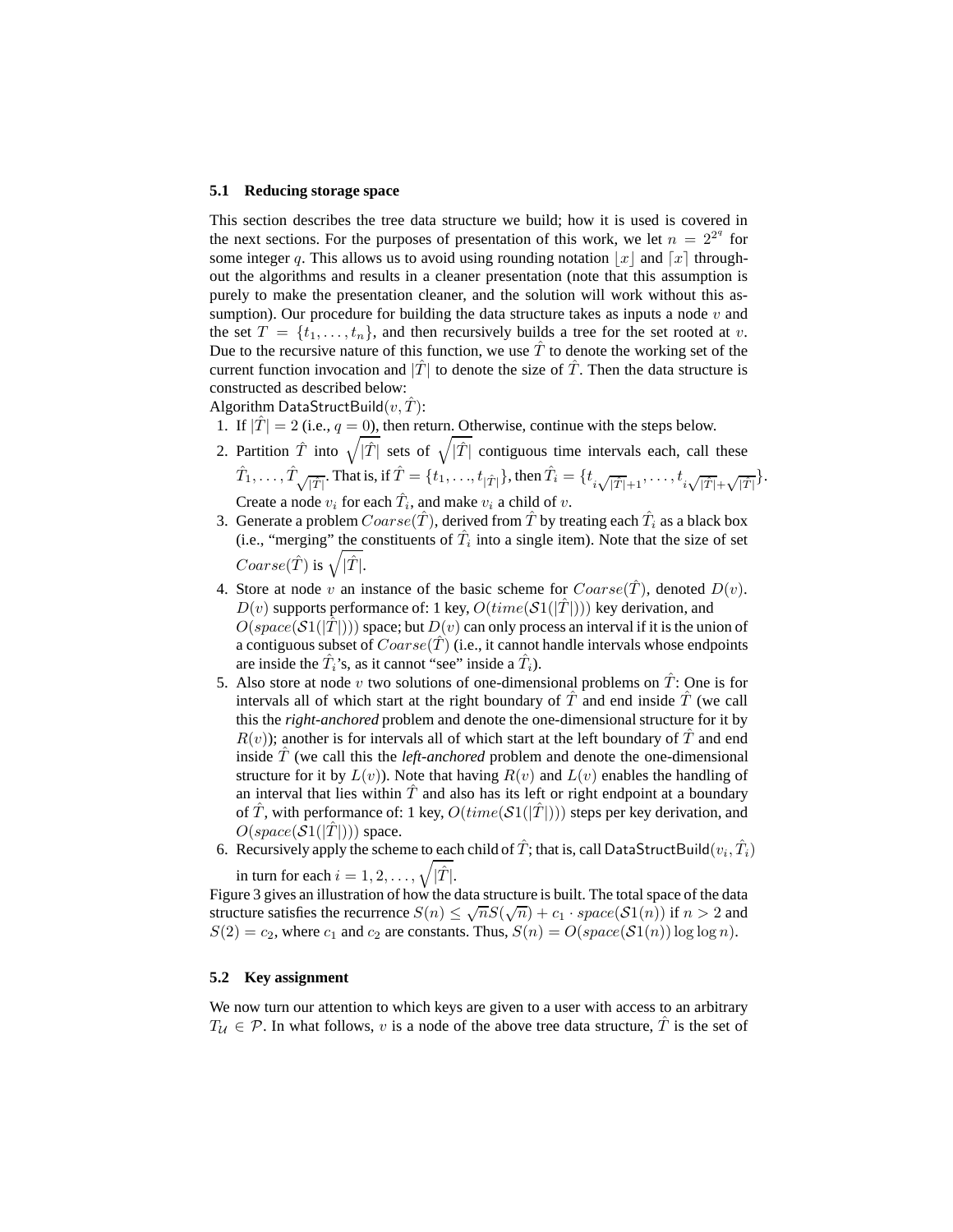

**Fig. 3.** Construction of the data structure for the improved scheme (first level of recursion).

time intervals associated with  $v$ , and  $I$  is a sequence of time intervals for which the keys must be given. The recursive procedure below, when invoked on any  $T_U$  and our data structure, returns a set of (at most 3) keys associated with  $T_{\mathcal{U}}$ .

Algorithm AssignKeys $(I, v, T)$ :

- 1. If  $v$  is a leaf, then return a key for each of the (at most two) time intervals in  $I$ . Otherwise, continue with the next step.
- 2. Let  $v_1, \ldots, v_{\sqrt{|\hat{T}|}}$  be the children of  $v$ , and let  $\hat{T}_1, \ldots, \hat{T}_{\sqrt{|\hat{T}|}}$  be the respective sets of times associated with these children. We distinguish two cases:
	- (a) I overlaps with only one set  $\hat{T}_i$ . Then we return the keys from the recursive call Assign $\mathsf{K}$ eys $(I,v_i,\hat{T}_i).$
	- (b) *I* overlaps with all of  $\hat{T}_k, \hat{T}_{k+1}, \dots, \hat{T}_{k+\ell}$ , where  $\ell \ge 1$ . These  $\ell + 1$  intervals are handled in 3 different ways: Those completely contained in  $I$  are collectively processed using the  $D(v)$  structure, resulting in one key. If  $\hat{T}_k$  overlaps with  $I$ , but is not contained in  $I$ , then it is right-anchored and is processed using  $R(v_k)$ , resulting in one key. If  $\hat{T}_{k+\ell}$  overlaps with I, but is not contained in I, then it is left-anchored and is processed using  $L(v_{k+\ell})$ , resulting in one key. Those (at most) 3 keys are returned.

One can also lower the time complexity of the above algorithm to  $O(time(S1(n)))$ (e.g., it can be constant). We show how to achieve this in [4].

All keys given to users must be labeled with the level at which they were retrieved in the data structure, i.e., the distance from the root node. This is necessary for achieving constant-time computation of access keys, which will be explained in the next section. To make key derivation simpler, we also label user keys with their type; namely:  $D, R$ , or L. In addition, if a user receives more than a single key for her time sequence  $T_{\mathcal{U}}$ , each key is labeled with a range of time intervals to which it permits access.

To summarize, we assume that a key given to a user will be labeled with four values  $(lev, type, t_a, t_b)$ , where  $0 \leq lev \leq \log \log n$ ,  $type \in \{R, L, D\}$ , and  $t_a, t_b \in T$  such that  $t_a < t_b$ . For example, if a user with access rights to  $T_{\mathcal{U}} = \{t_{start}, \ldots, t_{end}\}$  is given private information consisting of three keys  $S_{T_U} = \{k_1, k_2, k_3\}$ , then  $k_1$  could be labeled with  $(l, R, t_{start}, t_a)$ ,  $k_2$  with  $(l-1, D, t_{a+1}, t_b)$ , and  $k_3$  with  $(l, L, t_{b+1}, t_{end})$ .

### **5.3 Content distribution**

At time  $t \in T$ , the service provider wants to make certain content (possibly very voluminous) available to the users with access rights at time interval  $t$ . To do so, the content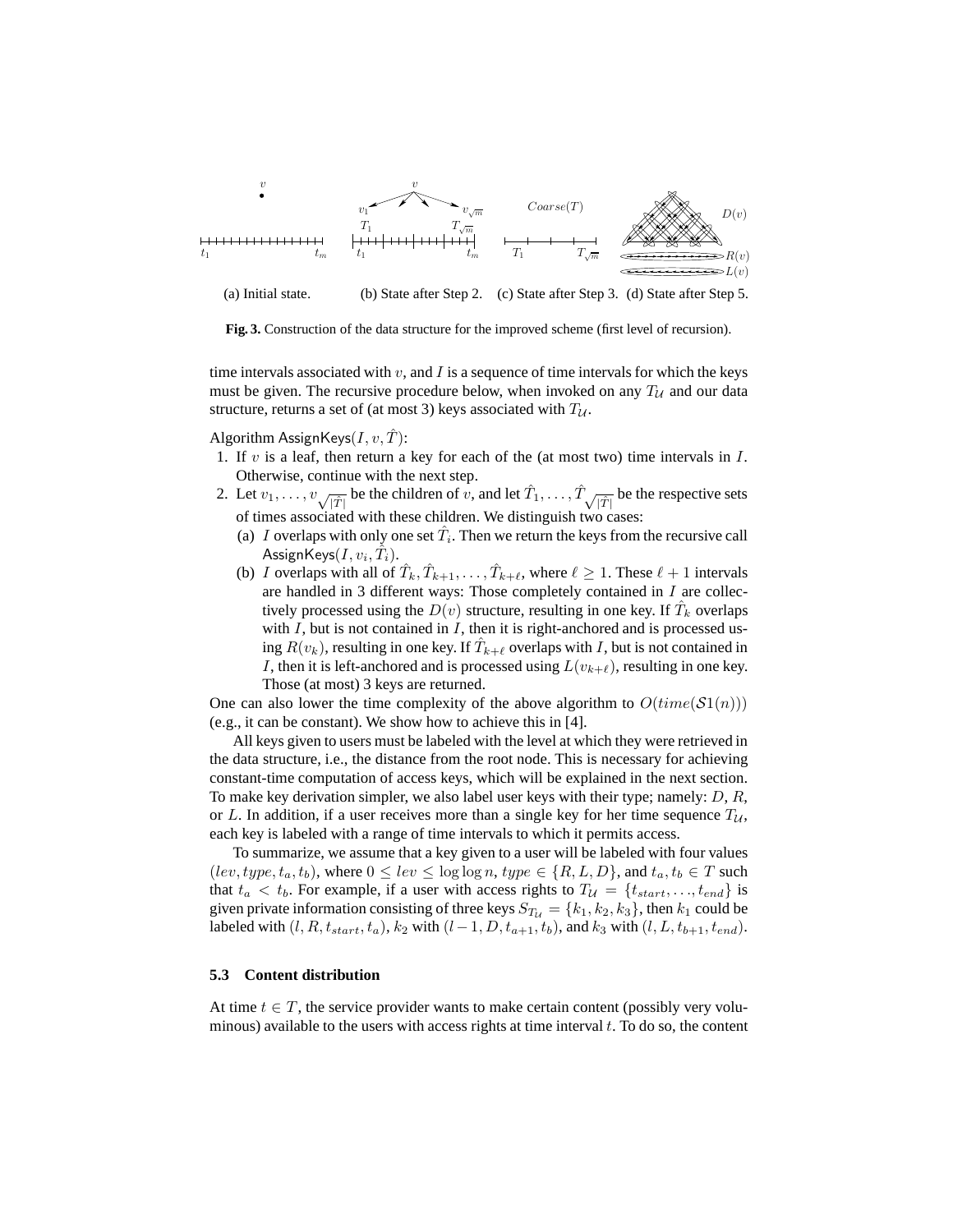is encrypted with the access key  $k_t$  using a symmetric encryption scheme and is made available to all users in the encrypted form (by placing it in a public location, broadcasting it to the users, or by other means). In our scheme the server also needs to ensure that the keys that users derive for t allow them to derive  $k_t$ . There are  $O(\log \log n)$  such keys for t in the data structure access to which should allow access to  $k_t$ . Since the data structure has  $(\log \log n + 1)$  levels, such keys are:

- **–** Keys from  $R(v)$ , for some v in the data structure, one from each level.
- **–** Keys from  $L(v)$ , similarly, for a single v per level.
- **–** Keys corresponding to  $D(v)$ , one from each level  $l, 0 \le l \le \log \log n 1$ .

We refer to these keys as *enabling keys*. The server places in the public domain information that permits derivation of  $k_t$  from any of the enabling keys above. Additionally, the server labels the public derivation information associated with each of the enabling keys with the level and the type (i.e.,  $R$ ,  $L$ , or  $D$ ) of the corresponding enabling key. This is needed to permit fast constant-time derivation of the access key.

### **5.4 Key derivation**

A user U with access to the sequence of time intervals  $T_{\mathcal{U}} = \{t_{start}, \ldots, t_{end}\} \in \mathcal{P}$ receives private information  $S_{T_U}$  consisting of 1, 2, or 3 keys that permit her to derive enabling keys for each  $t \in T_{\mathcal{U}}$ . In the most general (and common) case, such private information consists of 3 keys – denoted by  $k_1, k_2$ , and  $k_3$  – labeled as  $(l, R, t_{start}, t_a)$ ,  $(l-1, D, t_{a+1}, t_b)$ , and  $(l, L, t_{b+1}, t_{end})$ , respectively, for some l, a, and b. Let us assume, without loss of generality, that if the number of keys is less than 3, then the missing keys are set to empty strings with  $k_1$  remaining of type  $R$ , key  $k_2$  of type  $D$ , and key  $k_3$  of type L. Then to obtain the enabling key for a time interval  $t_i \in T_{\mathcal{U}}$ ,  $\mathcal{U}$ executes a derivation algorithm which we sketch here:

Algorithm DeriveKey $(T_{\mathcal{U}}, t_i, S_{T_{\mathcal{U}}}, \mathsf{Pub})$ :

- 1. Parse  $S_{T_{\mathcal{U}}}$  as  $k_1(l, R, t_{start}, t_a)$ ,  $k_2(l-1, D, t_{a+1}, t_b)$ ,  $k_3(l, L, t_{b+1}, t_{end})$ .
- 2. If  $t_i \in \{t_{start}, \ldots, t_a\}$ , find the node v at level l such that  $R(v)$  permits access to  $t_i$ (note that such node  $v$  can be computed in constant time using index  $i$  of the time interval  $t_i$ ). Use  $k_1$  and the public information about the edges in Pub to derive the key corresponding to  $t_i$  and return that enabling key.
- 3. Similarly, if  $t_i \in \{t_{b+1}, \ldots, t_{end}\}$ , locate the node v at level l s.t.  $L(v)$  permits access to  $t_i$ . Use  $k_3$  and Pub to derive an enabling key for  $t_i$  and return that key.
- 4. Finally, if  $t_i \in \{t_{a+1}, t_b\}$ , locate v at level  $l-1$  such that  $D(v)$  permits access to  $t_i$ ; use  $k_2$  and Pub to derive an enabling key for  $t_i$  and return it.

Key derivation complexity in all of the above cases is  $O(time(S1(n)))$ .

### **5.5 Putting everything together**

In this section we summarize our construction and show its performance. All proofs corresponding to our security theorems can be found in [4]. Figure 4 gives a complete description of our time-based KA scheme. In addition to the algorithms given in previous sections, we specify how they are used. Table 3 summarizes performance of our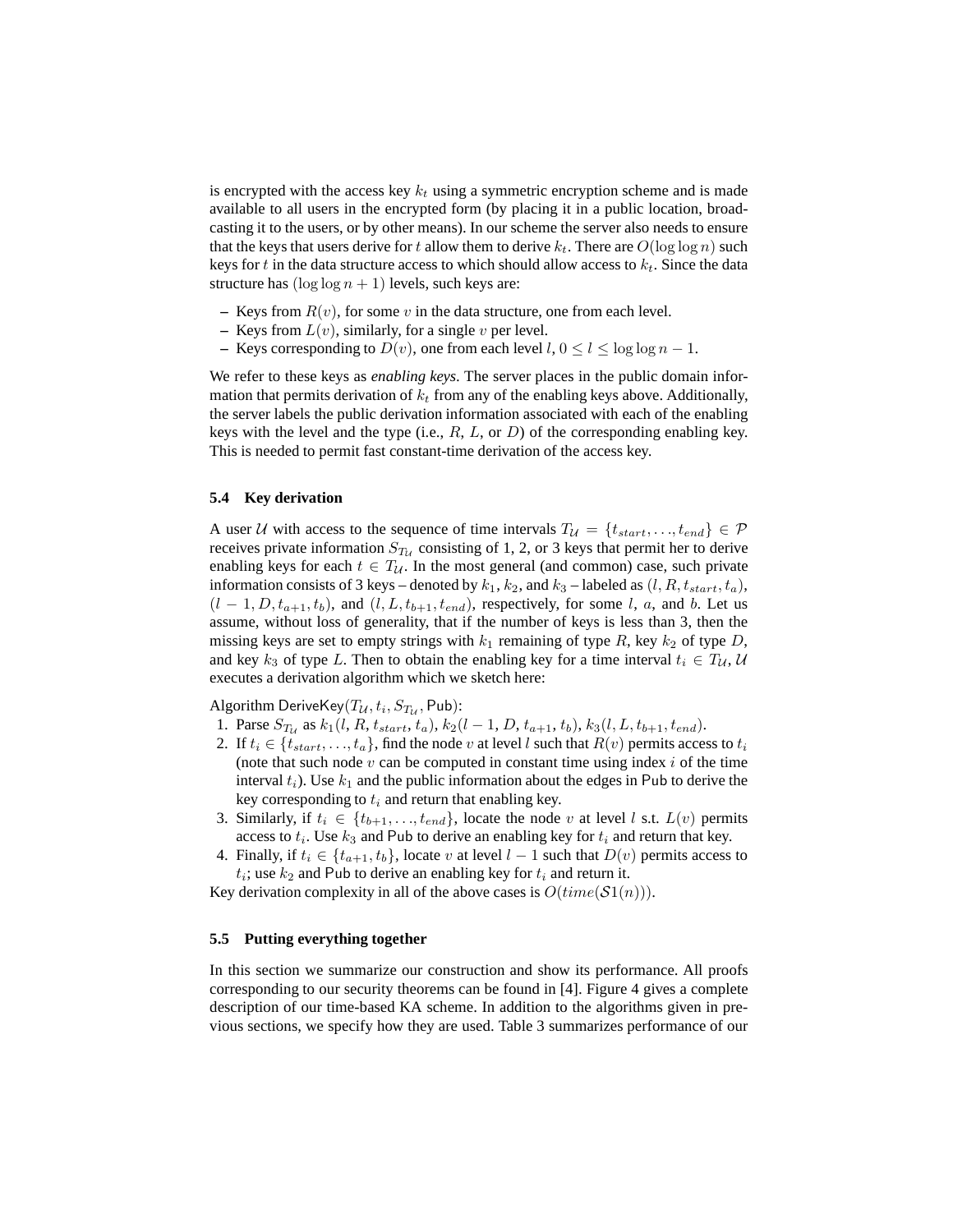Algorithm  $Gen(1^{\kappa}, T)$ :

- 1. Create a root node root for the data structure and run DataStuctBuild(root, T). Let  $G =$  $(V, E)$  denote the tree structure returned.
- 2. For each  $v \in V$ , randomly choose a secret key  $k_w \in \{0,1\}^{\kappa}$  and a unique public label  $\ell_w \in \{0, 1\}^\kappa$  associated with each node w in  $D(v)$ ,  $R(v)$ , and  $L(v)$ .
- 3. For each  $v \in V$ , construct public information for each edge in  $D(v)$ ,  $R(v)$ , and  $L(v)$  using the key derivation method, e.g., for an edge  $(w, u)$ , its public value is  $y_{w,u} \in \{0, 1\}^{\kappa}$ .
- 4. For each  $t \in T$ , randomly choose a secret key  $k_t \in \{0,1\}^{\kappa}$  and a unique public label  $\ell_t \in \{0,1\}^\kappa.$
- 5. For each  $t \in T$ , let  $V_t \subset V$  denote the set of nodes in G access to which implies access to t. Then for each  $V_t$ , for each  $v \in V_t$ :
	- (a) find in  $D(v)$  the node corresponding to the time interval t; call it w.
	- (b) create an edge from w to t by computing public information using enabling key  $k_w$ , t's secret key  $k_t$ , public label  $\ell_t$ , and the key derivation method. Mark such an edge with the level of  $v$  and type  $D$ .
	- (c) repeat (a) and (b) for  $R(v)$  and  $L(v)$ , using types R and L, respectively.
- 6. Let K consist of the secret keys  $k_t$  for each  $t \in T$  and Sec consist of the remaining secret keys  $k_w$ . Also let Pub consist of G, all public labels (of the form  $\ell_w$  and  $\ell_t$ ), and public information about all edges generated above.

Algorithm Assign $(T_{\mathcal{U}}, \mathsf{Sec})$ :

- 1. Execute AssignKeys $(T_{\mathcal{U}}, root, T)$ , where root is the root node of G.
- 2. Set  $S_{T_U}$  to the keys computed and return  $S_{T_U}$ .

Algorithm Derive $(T_{\mathcal{U}}, t, S_{T_{\mathcal{U}}},$  Pub):

- 1. If  $t \notin T_U$ , return a special rejection symbol ⊥.
- 2. Execute DeriveKey $(T_{\mathcal{U}}, t, S_{T_{\mathcal{U}}}, \mathsf{Pub})$  to compute an enabling key for t; call it  $k_t'$ .
- 3. Use  $k'_t$  along with its (level-type) label and Pub to derive key  $k_t$ .

**Fig. 4.** Proposed time-based key assignment scheme.

solution. The security of our solution comes from the way key derivation is performed in a DAG and is not due to the details of the data structures built.

**Theorem 1.** Assuming the security of the family of PRFs  $F^{\kappa}$ , the time-based key as*signment scheme given in Figure 4 is both complete and sound with respect to key recovery in the presence of a static adversary.*

To achieve a stronger notion of key indistinguishability, our solution will require a slightly different key derivation method. Intuitively, we decouple the keys used in the public information from the actual access keys, so that now it is not feasible to test access keys using the public information. The separation is performed using an additional invocation of a PRF, where the keys to be used in Pub are computed as  $F(0||k)$  and the access keys are computed as  $F(1||k)$ . This key derivation method is described in [1] (full version only).

Then in our scheme of Figure 4, we use this enhanced key derivation method in Step 3 of the Gen algorithm (i.e., in data structures  $D(v)$ ,  $R(v)$ , and  $L(v)$ ). This means that now someone with access to a certain key in, for instance,  $R(v)$  and who guesses an unauthorized key correctly, cannot use the public information for that data structure to test the key. This change implies the corresponding change in the Derive algorithm.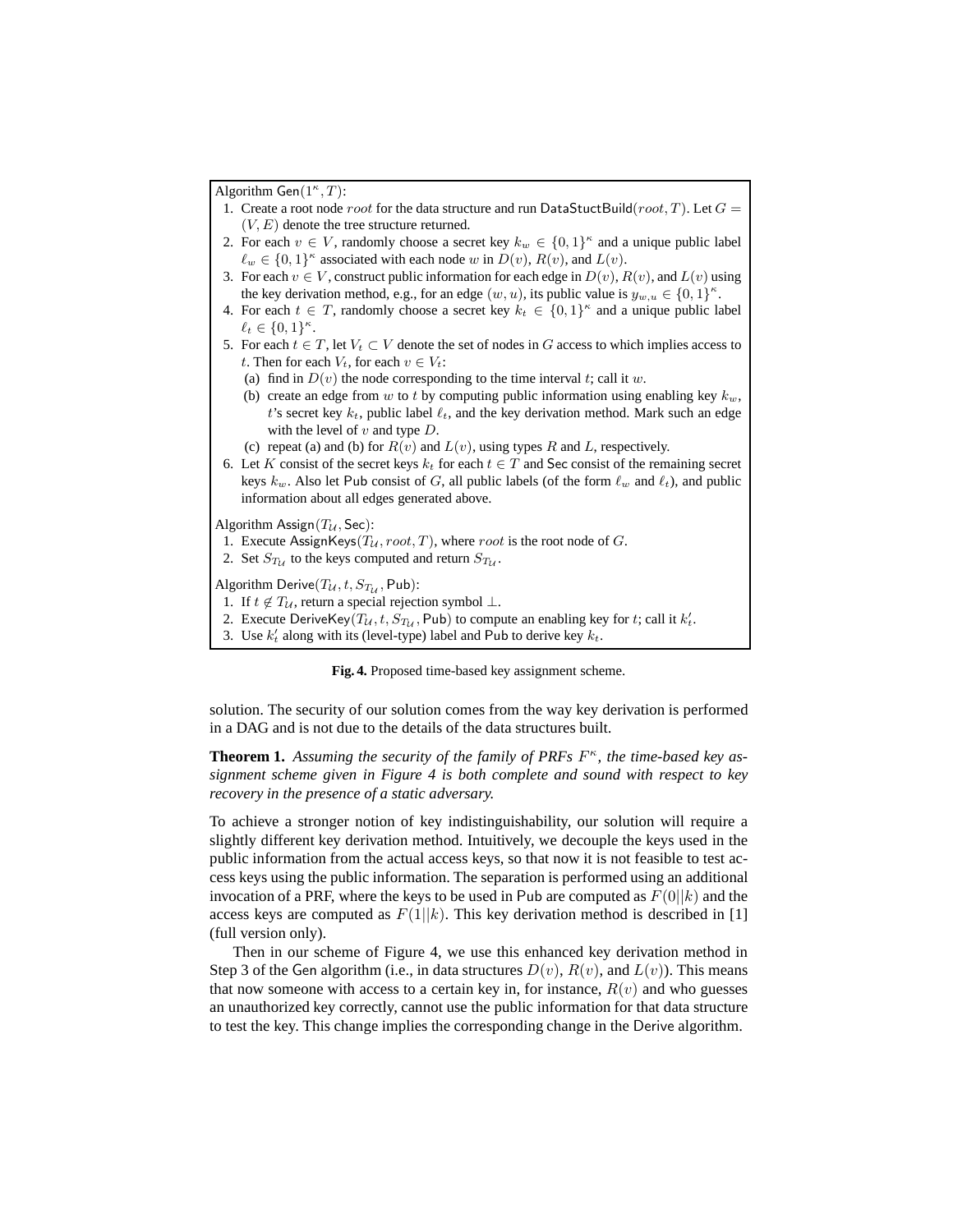| Underlying Private |          | Key                  | Public                                 |
|--------------------|----------|----------------------|----------------------------------------|
| scheme             | storage  | derivation           | storage                                |
| 2 <sub>HS</sub>    |          | $\leq 5$ op.         | $O(n \log n \log \log n)$              |
| 3 <sub>HS</sub>    | $\leq 3$ | $\leq 7$ op.         | $\overline{O(n(\log \log n)^2)}$       |
| 4HS                | $\leq 3$ | $\leq 9$ op.         | $\overline{O(n \log^* n \log \log n)}$ |
| $log*HS$           | $\leq 3$ | $O(\log^* n)$<br>op. | $O(n \log \log n)$                     |

**Table 3.** Performance of the improved scheme.

So far we devised a solution to support access rights that span across a contiguous sequence of intervals. It is also possible to support periodic access rights that span across a contiguous set of time periods but the time intervals themselves might be discontinuous within a period. If we treat time as a single dimension and the solution presented in this work as a solution to one-dimensional problem, it is possible to extend our approach to higher dimensions. An extension to dimension 2, which is useful in the geo-spatial context, is presented in [3]. This two-dimensional solution can be used to conveniently address the problem of periodic access rights with a small number of keys per user: we use one dimension to specify periods in user access rights and the other dimension to specify individual time slots within a period. We omit further details here.

Full version [4] gives extensions to this solution. In particular, we show how to extend the lifetime of the system beyond the original  $n$  time intervals and how to generalize the scheme to further decrease the public space using a key-space tradeoff.

# **6 Temporal Access Control for a User Hierarchy**

In systems with hierarchically organized access classes, such a hierarchy is normally modeled as a directed acyclic access graph which we denote by  $G_U$ . In such a graph, each node corresponds to an access class and the edges form a partial order relationship between the classes. An edge from node  $v$  to node  $w$  means that the parent node  $v$ inherits privileges of the node  $w$  (while the converse is not true). This implies that a user with access to a specific class obtains access to the resources at that class and the resources at all of the descendant classes in the hierarchy. With this setup, it is possible to assign each class a single secret key and let users obtain keys of their descendant classes through a key derivation process. Similar to a general graph, in an access graph  $G_U$  a directed path from node v to w means that w's keys are derivable from v's key.

Now if we equip the model with time-based policies, in addition to computing keys of descendant classes, a user should be able to compute keys based on time. That is, a user U entitled to access class  $v \in V_U$  during a sequence of time intervals  $T_U \in \mathcal{P}$ obtains private information that permits her to compute keys  $k_{v,t}$  for her access class v and each  $t \in T_U$  (time-based key derivation). In addition, the private information allows U to compute, for each  $t \in T_{\mathcal{U}}$ , keys  $k_{w,t}$  for each descendant access class w in the user hierarchy (class-based key derivation). Thus, key derivation now consists of two dimensions, which can potentially be performed using drastically different techniques. We give details on how to extend out current scheme to this hierarchically-temporal based model in the full version [4].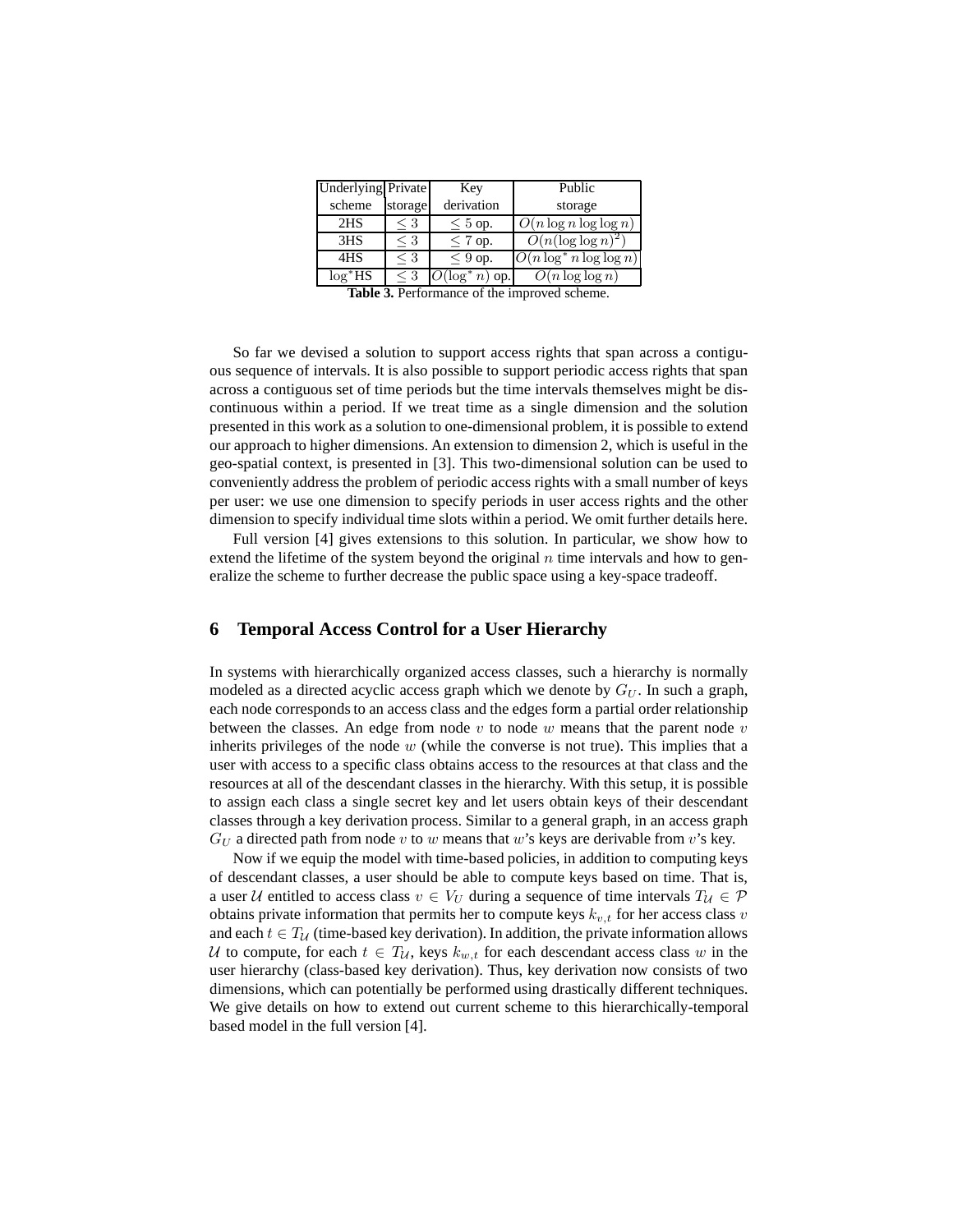|                     | Public                                                         | Private in-   | Key              | Operation  | Complexity              |
|---------------------|----------------------------------------------------------------|---------------|------------------|------------|-------------------------|
| Scheme              | information                                                    | formation     | derivation       | type       | assumption              |
| Encryption-based    | $O( V_U ^2 T ^3)$                                              |               |                  | decryp-    | one-way                 |
| [5]                 |                                                                |               |                  | tion       | functions               |
| Pairing-based [5]   | $O( V_U ^2)$                                                   | O( T )        |                  | pairing    | <b>Bilinear Diffie-</b> |
|                     |                                                                |               |                  | evaluation | Hellman                 |
| Binary tree         | $O( E_U  T )$                                                  | $O(\log  T )$ | $O(\log  T  +$   | PRF        | one-way                 |
|                     |                                                                |               | $diam(G_U))$     |            | functions               |
|                     | $ISPIT+(3,1)$ -CSBT $ O( E_U  T + V_U  T $                     | $\leq 3$      | $O(diam(G_U))$   | decryp-    | $IND-PI-CO$             |
| $+EBC$ [15]         | $\log  T (\log \log  T )^2)$                                   |               |                  | tion       | encryption [13]         |
| Our 4HS-based       | $O( E_U  T + V_U  T $                                          | $\leq 3$      | $O(diam(G_U))$   | <b>PRF</b> | one-way                 |
|                     | $\log^* n \log \log  T $                                       |               |                  |            | functions               |
|                     | $\overline{\text{ISPIT}+(3,1)}\text{-CSBTO}( E_U  T + V_U  T $ | $\leq 3$      | $O(\log^*  T  +$ | decryp-    | $IND-PI-CO$             |
| $+EBC$ [15]         | $\log  T  \log \log  T $                                       |               | $diam(G_U))$     | tion       | encryption $[13]$       |
| Our $log*HS$ -based | $O( E_U  T  +  V_U  T $                                        | $\leq 3$      | $O(\log^*  T  +$ | PRF        | one-way                 |
|                     | $\log \log  T $                                                |               | $diam(G_U))$     |            | functions               |

**Table 4.** Comparison of time-based hierarchical KA schemes.

# **7 Comparison with Existing Solutions**

Table 4 compares performance of our scheme with other existing solutions; only security against recovery was considered. In the table,  $diam(G_U)$  denotes the diameter of the graph (i.e., maximum distance between nodes) that bounds the number of operations necessary to derive a descendant class's key in the user hierarchy  $G_U$ . Also,  $|E_{U}|$  denotes the number of edges in  $G_{U}$ . The table does not list private storage at the server since it is equivalent for all solutions. Before proceeding with comparing existing results, we briefly explain what these parameters mean.

In the great majority of cases, the depth of user hierarchies is a small constant, resulting in small constant  $diam(G_U)$ . In cases where the depth of the original graph  $G_U$ is fairly large and it is unacceptable to have the user perform  $diam(G_U)$  operations, the graph can be modified to significantly reduce  $diam(G_U)$ . This is done by inserting shortcut edges at random (if  $diam(G_U) = O(V_U)$ ) or using the techniques of [1] and [2] that reduce  $diam(G_U)$  to a small constant at the expense of small increase in the public storage associated with the hierarchy<sup>4</sup>. Thus, in this case  $diam(G_U)$  is also a small constant, and parameter  $|E_U|$  will need to be replaced with a slightly larger value.

We also would like to mention that the schemes [19, 18] are not listed in the table due to the difference in the expressive power. These solutions allow a user to obtain access to an arbitrary subsequence of time intervals, but require significantly slower key derivation of  $O(|V_U| \cdot |T|)$  modular exponentiations.

Considering that small private user storage and fast key derivation, followed by reasonable server storage are the main evaluation criteria, we can analyze the solutions as follows. The Pairing-based scheme of [5] will have the slowest key derivation time among all of the schemes listed, as it uses pairing evaluation rather than fast encryption or PRF operations. Additionally, the number of secret keys a user has to maintain

<sup>4</sup> The techniques of [1] and [2] may fail on hierarchies of high dimensions, but we believe that such cases are very rare for the applications we consider in this work.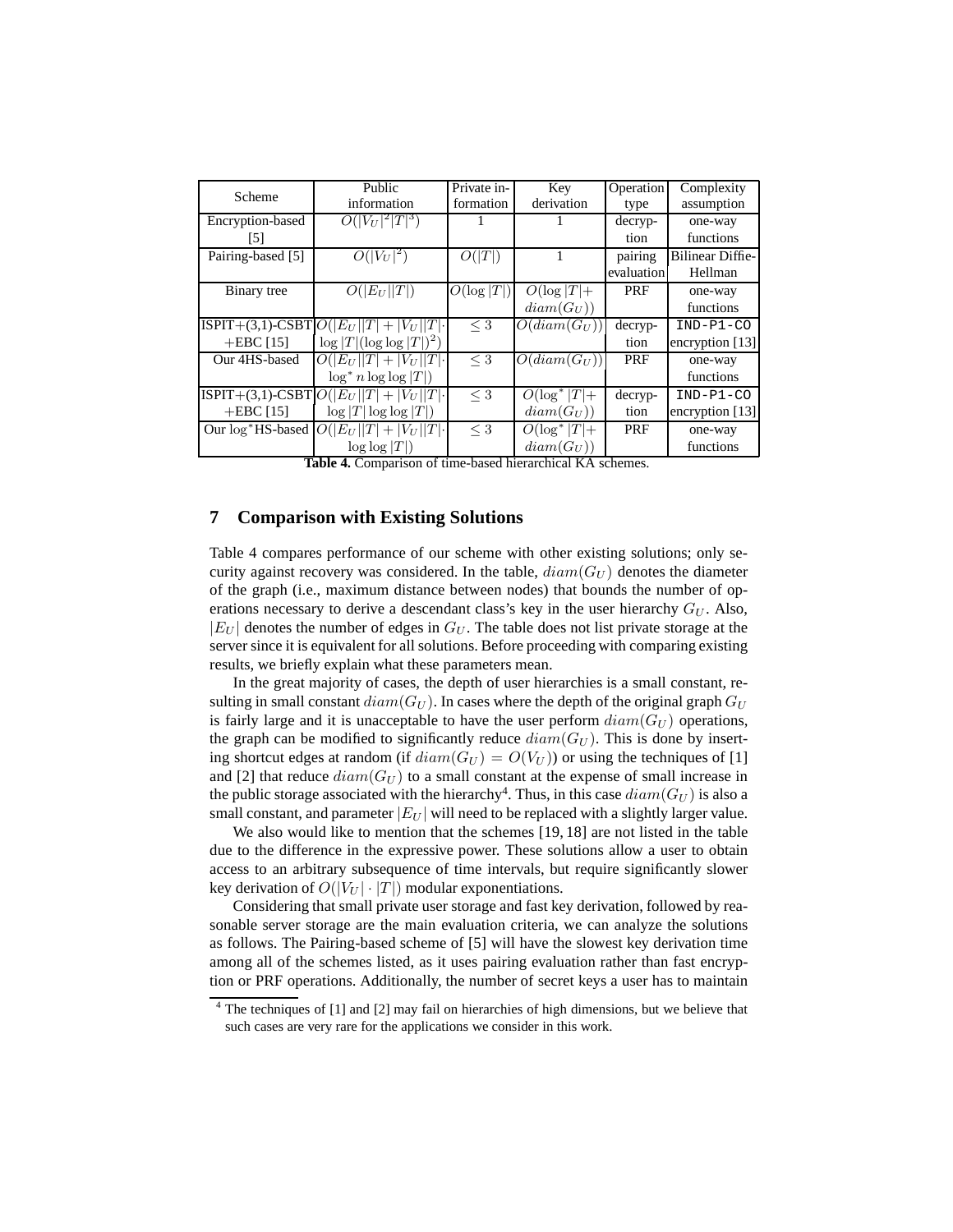is large. Compared to the Encryption-based scheme of [5], our key derivation time is higher by a constant factor, private storage is similar (i.e., three keys instead of one), but the amount of public information the server must maintain in our scheme is much lower than in that scheme.

While the simple binary-tree approach has asymptotically higher performance, for small values of  $|T|$  it will be preferred due to its simplicity. However, for the applications we envision, other solutions exhibit better performance. Thus, our recommendation is to use the simplest approach suitable for a particular setup.

The work of De Santis et al. [15] lists solutions with different performance parameters, and we include only selected two here. We chose two schemes that require a user to store 3 private keys (like in our solutions) and where time-based key derivation involves  $O(1)$  and  $O(\log^* n)$  decryptions, respectively. This allows us to directly compare the schemes of [15] with our schemes. As can be seen from the table, the solutions exhibit very similar performance with CSBT-based constructions having an additional factor of  $\log |T|$  in the public storage space. Moreover, they do not discuss key assignment, but it does not look like their key assignment can be done in constant time, whereas our scheme allows constant time key assignment.

To summarize, our solution offers very attractive characteristics and superior performance compared to other existing solutions: each user in the system receives a small  $(< 3$ ) number of keys, constant-time key assignment to a user, (off-line) computation of any access key involves a small number of very efficient operations, and the public storage required by our solution is only slightly higher than the number of access keys that the system must maintain.

# **Acknowledgments**

The authors would like to thank Michael Rabinovich for his excellent suggestion of using the geo-spatial key assignment scheme to address temporal key assignment for periodic expressions. Mikhail Atallah is supported in part by Grants IIS-0325345 and CNS-0627488 from the National Science Foundation, and by sponsors of the Center for Education and Research in Information Assurance and Security. Marina Blanton was supported by Intel Ph.D. fellowship, work was performed while at Purdue University.

### **References**

- 1. M. Atallah, M. Blanton, N. Fazio, and K. Frikken. Dynamic and efficient key management for access hierarchies. Preliminary version appeared in *ACM Conference on Computer and Communications Security (CCS'05)*. Full version is available as *Technical Report TR 2006- 09, CERIAS, Purdue University*, 2006.
- 2. M. Atallah, M. Blanton, and K. Frikken. Key management for non-tree access hierarchies. In *ACM Symposium on Access Control Models and Technologies (SACMAT'06)*, pages 11–18, 2006. Full version is available as *Technical Report TR 2007-30, CERIAS, Purdue University*.
- 3. M. Atallah, M. Blanton, and K. Frikken. Efficient techniques for realizing geo-spatial access control. In *ACM Symposium on Information, Computer and Communications Security (ASIACCS'07)*, pages 82–92, 2007.